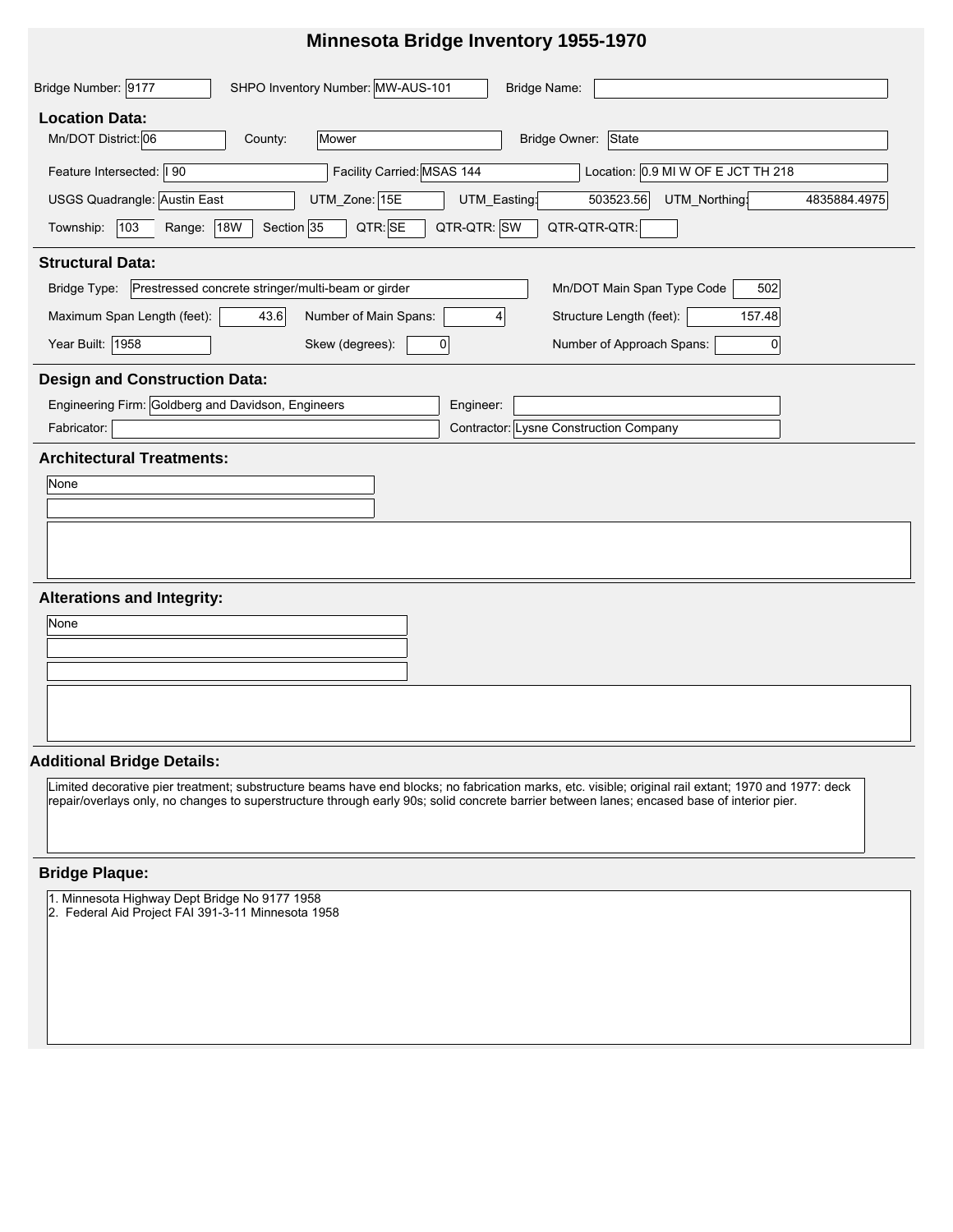# **Minnesota Bridge Inventory 1955-1970**

| Bridge Number: 9177                                                                                                                                                                                                                                                                                                                                                                                                                                                                                                                                                                                                                                                             |                                                                                                                                                                                                                                                                                                                                                                                                                                                                                                                                                                        | SHPO Inventory Number: MW-AUS-101 |          | Bridge Name:                                   |                          |  |  |  |  |
|---------------------------------------------------------------------------------------------------------------------------------------------------------------------------------------------------------------------------------------------------------------------------------------------------------------------------------------------------------------------------------------------------------------------------------------------------------------------------------------------------------------------------------------------------------------------------------------------------------------------------------------------------------------------------------|------------------------------------------------------------------------------------------------------------------------------------------------------------------------------------------------------------------------------------------------------------------------------------------------------------------------------------------------------------------------------------------------------------------------------------------------------------------------------------------------------------------------------------------------------------------------|-----------------------------------|----------|------------------------------------------------|--------------------------|--|--|--|--|
| Feature Intersected: 190                                                                                                                                                                                                                                                                                                                                                                                                                                                                                                                                                                                                                                                        |                                                                                                                                                                                                                                                                                                                                                                                                                                                                                                                                                                        | Facility Carried:                 | MSAS 144 | Location:                                      | 0.9 MI W OF E JCT TH 218 |  |  |  |  |
|                                                                                                                                                                                                                                                                                                                                                                                                                                                                                                                                                                                                                                                                                 | Bridge Type: Prestressed concrete stringer/multi-beam or girder                                                                                                                                                                                                                                                                                                                                                                                                                                                                                                        |                                   |          | Year Built: 1958                               |                          |  |  |  |  |
| <b>National Register of Historic Places Evaluation:</b>                                                                                                                                                                                                                                                                                                                                                                                                                                                                                                                                                                                                                         |                                                                                                                                                                                                                                                                                                                                                                                                                                                                                                                                                                        |                                   |          |                                                |                          |  |  |  |  |
|                                                                                                                                                                                                                                                                                                                                                                                                                                                                                                                                                                                                                                                                                 | Statement of Built in 1958, Bridge 9177 is significant as an example of the earliest period of use and evolution for prestressed concrete girder in Minnesota.<br>Significance: Prestressed concrete represents a significant advance in construction materials and was first used by the Minnesota Highway Department in<br>1957. Prestressed concrete continued to be a prominent bridge building material.<br>The bridge does not exhibit physical alterations and it retains its historic integrity of location, design, materials, workmanship, setting, feeling, |                                   |          |                                                |                          |  |  |  |  |
|                                                                                                                                                                                                                                                                                                                                                                                                                                                                                                                                                                                                                                                                                 | and association.                                                                                                                                                                                                                                                                                                                                                                                                                                                                                                                                                       |                                   |          |                                                |                          |  |  |  |  |
|                                                                                                                                                                                                                                                                                                                                                                                                                                                                                                                                                                                                                                                                                 | This bridge is eligible for listing in the National Register of Historic Places under Criterion C in the area of Engineering at the state level of<br>significance. However, this bridge is recommended not eligible for the National Register under Criterion A as it does not have a direct and<br>significant association with an important historic transportation system, program, or policy identified through contextual research.                                                                                                                              |                                   |          |                                                |                          |  |  |  |  |
| National Register Property Category: Transportation                                                                                                                                                                                                                                                                                                                                                                                                                                                                                                                                                                                                                             |                                                                                                                                                                                                                                                                                                                                                                                                                                                                                                                                                                        |                                   |          | National Register Property Subcategory: Bridge |                          |  |  |  |  |
| Historic Context: Urban Centers 1870-1940                                                                                                                                                                                                                                                                                                                                                                                                                                                                                                                                                                                                                                       |                                                                                                                                                                                                                                                                                                                                                                                                                                                                                                                                                                        |                                   |          | Level of Significance:                         | State                    |  |  |  |  |
| National Register Determination: Eligible                                                                                                                                                                                                                                                                                                                                                                                                                                                                                                                                                                                                                                       |                                                                                                                                                                                                                                                                                                                                                                                                                                                                                                                                                                        |                                   |          | 2011<br>National Register Determination Date:  |                          |  |  |  |  |
| Surveyor: Mead and Hunt, Inc.                                                                                                                                                                                                                                                                                                                                                                                                                                                                                                                                                                                                                                                   |                                                                                                                                                                                                                                                                                                                                                                                                                                                                                                                                                                        |                                   |          | Date Surveyed: 2010                            |                          |  |  |  |  |
| Sources: Mead & Hunt, Inc. "Minnesota Bridges: 1956-1970: Politics, Policies, Technology and Design historic context" in Minnesota Bridges, 1955-1970.<br>Prepared for Minnesota Department of Transportation. 2011.<br>Minnesota Department of Transportation. Bridge Inventory Database. June 2009.<br>Minnesota Department of Transportation. Bridge Inspection File Records. Located at Mn/DOT Bridge Office.<br>Parsons Brinckerhoff and Engineering and Industrial Heritage. A Context for Common Historic Bridge Types, NCHRP Project 25-25, Task 15.<br>[Washington, D.C.]: National Cooperative Highway Research Program, Transportation Research Board, October 2005. |                                                                                                                                                                                                                                                                                                                                                                                                                                                                                                                                                                        |                                   |          |                                                |                          |  |  |  |  |